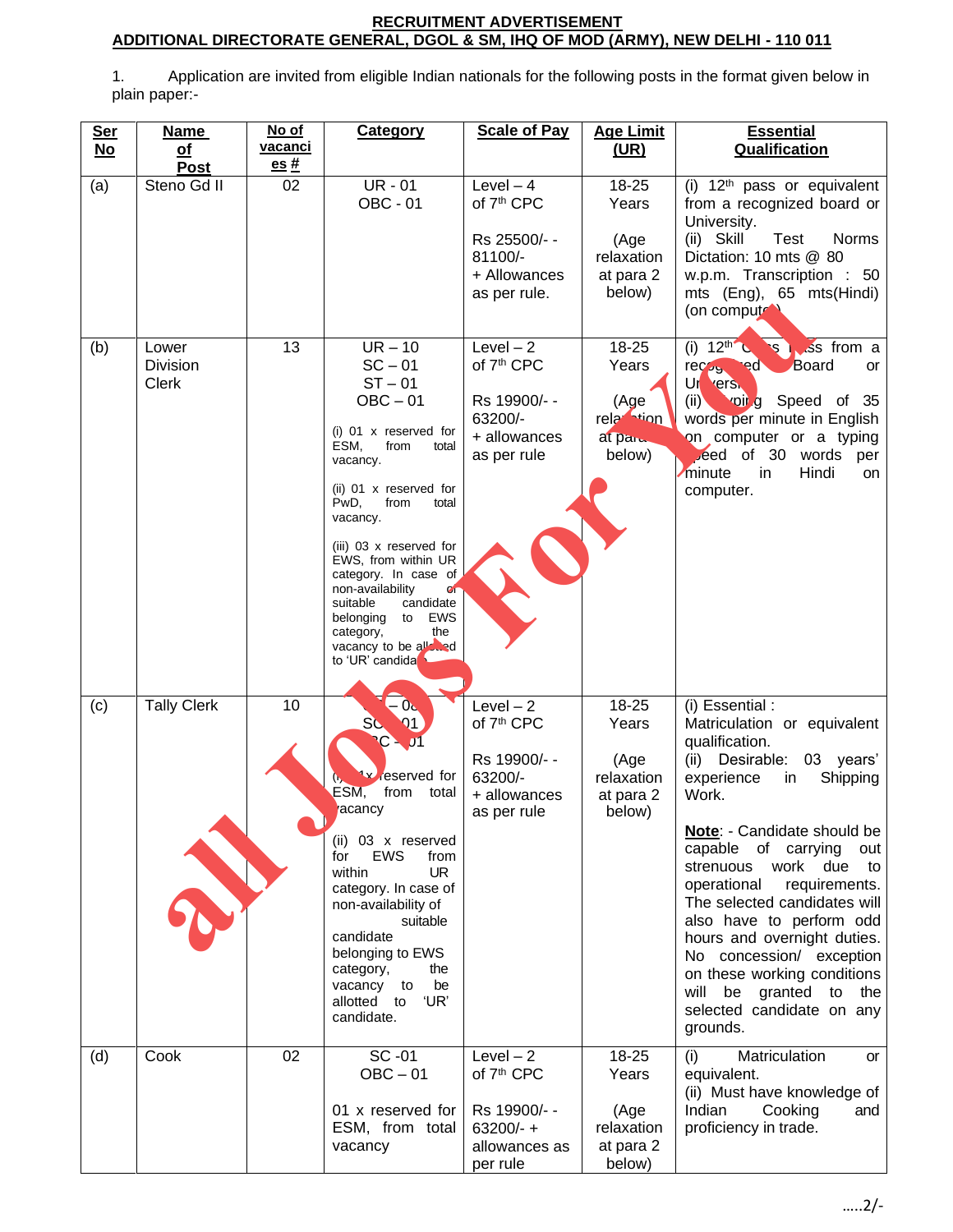| (e) | <b>MTS</b>       | 02              | <b>UR-01</b>                              | Level $-1$                           | 18-25                   | (i) Essential :                                               |
|-----|------------------|-----------------|-------------------------------------------|--------------------------------------|-------------------------|---------------------------------------------------------------|
|     | (Safaiwala)      |                 | <b>UR-01</b>                              | of 7 <sup>th</sup> CPC               | Years                   | Matriculation<br>pass<br>or<br>equivalent from recognized     |
|     |                  |                 |                                           | Rs 18000/--                          | (Age                    | Board.                                                        |
|     |                  |                 |                                           | 56900/-<br>$\ddot{}$                 | relaxation              |                                                               |
|     |                  |                 |                                           | allowances as<br>per rule            | at para 2<br>below)     | Desirable: Conversant<br>(ii)<br>with the duties of the trade |
|     |                  |                 |                                           |                                      |                         | with one year experience in                                   |
|     |                  |                 |                                           |                                      |                         | trade.                                                        |
| (f) | Asst<br>Accounta | 01              | $UR - 01$                                 | Level $-4$<br>of 7 <sup>th</sup> CPC | <b>Not</b><br>exceeding | (i) Essential : Academic -<br>B.Com from<br>recognized        |
|     | nt               |                 |                                           |                                      | 30 years.               | University.                                                   |
|     |                  |                 |                                           | Rs 25500/--                          |                         | Other<br>Training<br>$\blacksquare$<br>in                     |
|     |                  |                 |                                           | 81100/-                              | (Age                    | Accounts w                                                    |
|     |                  |                 |                                           | + allowances<br>as per rule          | relaxation<br>at para 2 | (ii) Desira<br>3<br>years'                                    |
|     |                  |                 |                                           |                                      | below)                  | experience in Shipping and                                    |
|     |                  |                 |                                           |                                      |                         | $Cu \rightarrow m \rightarrow rk.$                            |
| (g) | <b>MTS</b>       | 03              | $UR - 02$                                 | $Level - 1$                          | $18 - 25$               | $(i)$ $E_{\infty}$ $\rightarrow$ al :                         |
|     | (Watchman)       |                 | $ST - 01$                                 | of 7 <sup>th</sup> CPC               |                         | Matriculation<br>pass<br>or<br>quivalent from recognized      |
|     |                  |                 | 01 x reserved for                         | Rs 18000/--                          | (Age                    | oard.                                                         |
|     |                  |                 | ESM<br>from<br>total<br>vacancy.          | $56900/-$ +                          | <b>elaxation</b>        |                                                               |
|     |                  |                 |                                           | allowances as                        | at para 2               | (ii) Desirable: Conversant                                    |
|     |                  |                 |                                           | per rule                             | below)                  | with the duties of the trade<br>with one year experience in   |
|     |                  |                 |                                           |                                      |                         | trade                                                         |
| (h) | <b>MTS</b>       | 01              | <b>UR-01</b>                              | $evel - 1$                           | 18-25                   | (i) Essential : Matriculation                                 |
|     | (Messenger)      |                 |                                           | <b>7th</b><br>PC                     | Years                   | pass or equivalent from<br>recognized Board.                  |
|     |                  |                 |                                           | $-3/2 -$<br>Rs N                     | (Age                    |                                                               |
|     |                  |                 |                                           | $56900/ - +$                         | relaxation              | (ii) Desirable : Conversant                                   |
|     |                  |                 |                                           | allowances as                        | at para 2               | with the duties of the trade                                  |
|     |                  |                 |                                           | per rule                             | below)                  | with one year experience in<br>the trade.                     |
| (j) | Carpenter        | $\overline{02}$ | $0\lambda$                                | Level $-1$                           | 18-25                   | Matriculation pass from<br>(i)                                |
|     |                  |                 |                                           | of 7 <sup>th</sup> CPC               | Years                   | recognized Board.                                             |
|     |                  |                 |                                           | Rs 18000/--                          | (Age                    | (ii) Must have sufficient                                     |
|     |                  |                 |                                           | $56900/- +$                          | relaxation              | experience & knowledge of                                     |
|     |                  |                 |                                           | allowances as                        | at para 2               | carpentry                                                     |
|     | <b>Regular</b>   | 05              | <b>UR-03</b>                              | per rule<br>$Level - 1$              | below)<br>18-25         |                                                               |
| (k) | <b>Laboure</b>   |                 | $SC - 01$                                 | of 7 <sup>th</sup> CPC               | Years                   | Matriculation pass or<br>(i)<br>equivalent from recognized    |
|     |                  |                 | $OBC - 01$                                |                                      |                         | <b>Board</b>                                                  |
|     |                  |                 | (i) 04 x reserved for                     | Rs 18000/--                          | (Age                    |                                                               |
|     |                  |                 | from<br>ESM,<br>total                     | $56900/-$ +<br>allowances as         | relaxation<br>at para 2 | Note: - Candidate should<br>be capable of carrying out        |
|     |                  |                 | vacancy.                                  | per rule                             | below)                  | strenuous work due to                                         |
|     |                  |                 | (ii) 01 x reserved for                    |                                      |                         | operational requirements.                                     |
|     |                  |                 | EWS from the UR<br>category. In case of   |                                      |                         | The selected candidates will                                  |
|     |                  |                 | non-availability<br>οf                    |                                      |                         | also have to perform odd<br>hours and overnight duties.       |
|     |                  |                 | suitable<br>candidate<br>belonging to EWS |                                      |                         | No concession/ exception                                      |
|     |                  |                 | the<br>category,<br>vacancy<br>to<br>be   |                                      |                         | on these working conditions                                   |
|     |                  |                 | allotted<br>'UR'<br>to                    |                                      |                         | will be granted to the                                        |
|     |                  |                 | candidate.                                |                                      |                         | selected candidate on any<br>grounds                          |
|     |                  |                 |                                           |                                      |                         |                                                               |

# Number of vacancies may change.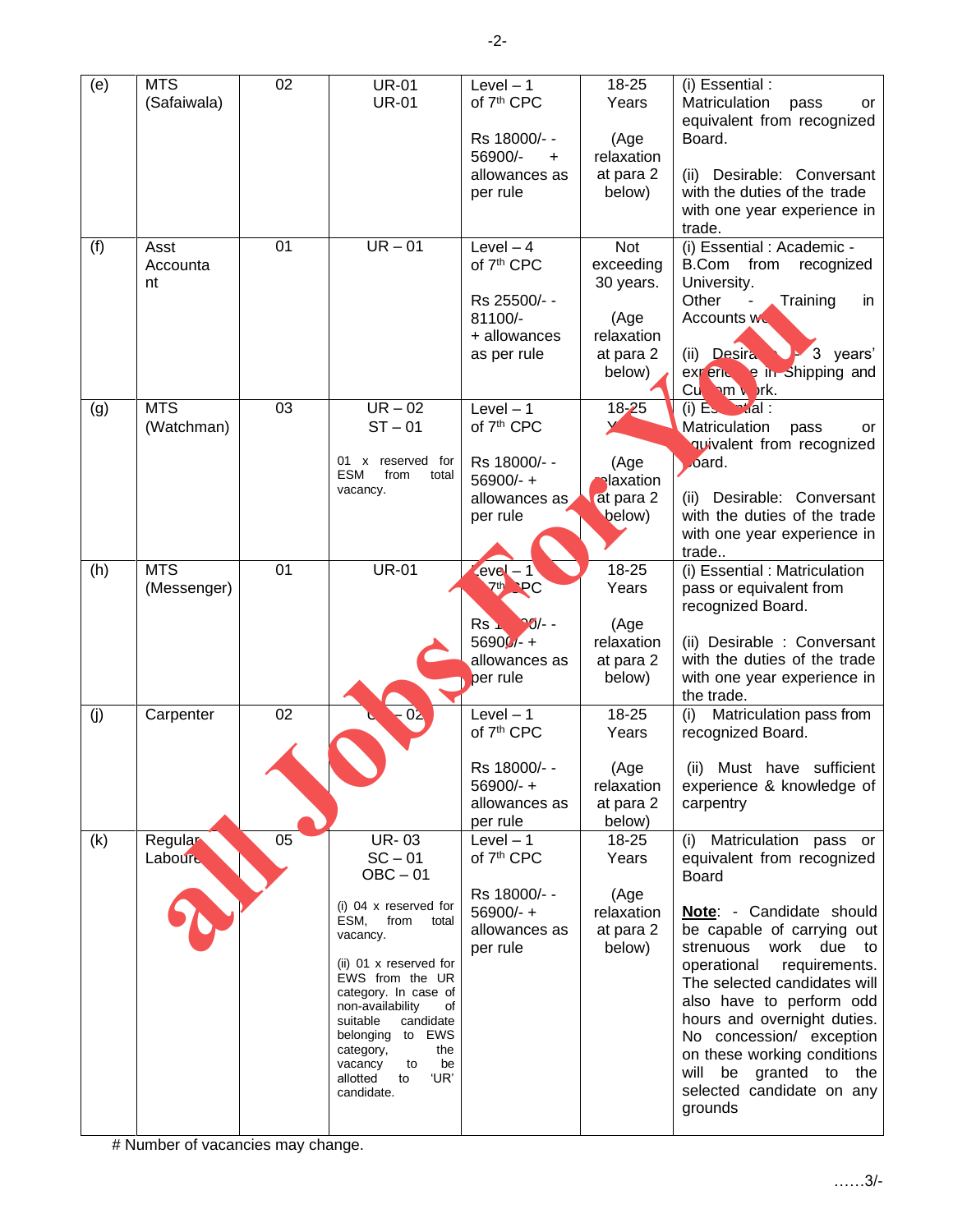2. **Age Limit and relaxation**. : Age relaxation for the following categories, as on closing date of receipt of application:-

| <b>S.N.</b> | Category                                                                      | Age-relaxation permissible beyond the upper age limit                                                                                                                                                                      |  |  |
|-------------|-------------------------------------------------------------------------------|----------------------------------------------------------------------------------------------------------------------------------------------------------------------------------------------------------------------------|--|--|
| (a)         | SC/ST                                                                         | 5 years                                                                                                                                                                                                                    |  |  |
| (b)         | OBC.                                                                          | 3 years                                                                                                                                                                                                                    |  |  |
| (c)         | PwD (Unreserved)                                                              | 10 years                                                                                                                                                                                                                   |  |  |
| (d)         | PwD (OBC)                                                                     | 13 years                                                                                                                                                                                                                   |  |  |
| (e)         | PwD (SC/ST)                                                                   | 15 years                                                                                                                                                                                                                   |  |  |
| (f)         | Ex-Servicemen (ESM)                                                           | Period of actual military service to be deducted from actual age<br>and the resultant age not to exceed the maximum age limit<br>prescribed, for the post for which he is seeking. pointment,<br>by more than three years. |  |  |
| (g)         | Departmental Candidate<br>with 03 years continuous<br>service in Central Govt | Upto 40 years of age<br>$(45 \text{ years for SC}/\frac{9}{1})$                                                                                                                                                            |  |  |

3. **Place of Posting**. The posts are presently located at Mumbain the post of Safaiwala which is located at Mumbai and Jamnagar and post of Messenger at Pune. However, all posts carry All India Service liability & selected individuals are liable to be posted anywhere in India.

4. **Screening of the Applications**. In case, the large number or applications is received, the department reserves the right to screen applications on basis of percentage of marks obtained in exam of essential qualification so as to reduce the applicants called for written test. Merely fulfilling the basic criteria does not entitle an individual to be called for written or practical/skill test wherever applicable. Candidates would be intimated separately for appearing in examination. Only candidates y ho are intimated are required to appear for exam. **all the substantine in the angle of the particular interests of the particle of the state of the state of the state of the state of the state of the state of the state of the state of the state of the state of the state o** 

5. **Documents required to accompany the Applications.** Photocopies of the following documents selfattested should accompany the application forms:-

- (a) Matriculation/10<sup>th</sup> Pass Certificate
- (b) Birth Certificate.
- (c) Caste Certificate (where plicable).
- $(d)$  Educational Qualification Certificate.
- (e) Two self-addressed velopes affixed Rs 5/- postal stamp.
- $(e)$  Two late color passport size photographs.
- $($ f) NOC from sent employer (if the applicant is already a Government Servant).
- (g) Photocopy  $\delta$ , scharge book. (Ex-Servicemen only).

Candida must carry the originals of all the above documents while appearing for examination for verification.

6. **Schame Examination**. A written test will be held which will have questions of the level of Class 10<sup>th.</sup> Paper will have four sections evaluating questions on Gen Intelligence and reasoning, Gen Awareness, Mathemand and English would also be subjected to Practical examination/ Skill test wherever applicable. Negative marking  $@$  0.25 marks per wrong answers is also applicable. Candidates appearing for written test would also be subjected to practical/skill test.

7. **Last date for receipt of applications.** Last date for the receipt of application would be 30 days from publication of the advertisement in Employment News. Applications received after due date will not be entertained.

8. **Submission of applications**. Applications completed in all respects as per the proforma attached and accompanied by requisite documents as stated above should reach "The Commandant, Embarkation Headquarters, 2<sup>nd</sup> Floor, Nav Bhavan Building, 10 R Kamani Marg, Ballard Estate, Mumbai-400 001" on or before 30 days of the date of publication of the advertisement in the Employment News.